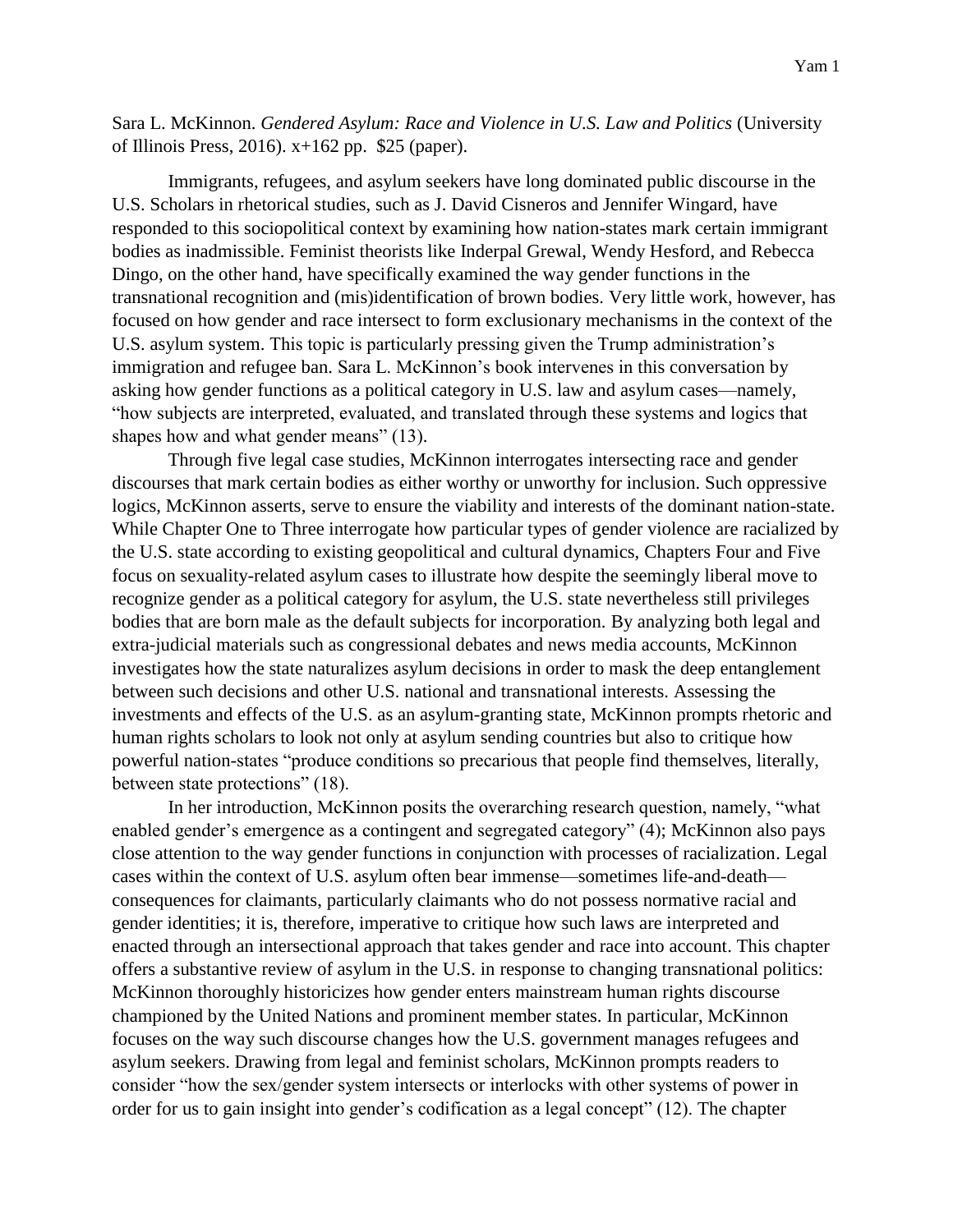demonstrates clearly the interdisciplinary approach and nature of McKinnon's project. As she maintains, in order to sufficiently address how geopolitics between the U.S. and other nationstates influence the way gendered discourses travel and are interpreted, one must engage with a wide range of scholarship and primary data that allow for a thorough interrogation of the sociopolitical, discursive, and material dimensions of political decisions in U.S. asylum cases.

To illustrate how geopolitical relations influence the evaluation of gendered discourses and performances by U.S. state attorneys and judges, in Chapter 1 McKinnon uses the concept of "transnational publicity" to inform her analysis of gender-based domestic violence in the asylum cases of Central American women. Defined as "the rhetorical crafting and circulation of discourse by a broad range of advocacy groups, individuals, and organizations that intervene in particular rhetorical situations" (22), transnational publicity provides a useful heuristic to analyze the networked nature of gender and human rights discourse in a given rhetorical ecology. McKinnon examines these cases by paying close attention to the geopolitical dynamics between the U.S. and the Central American states involved. With analysis of both legal documents and extra-judicial materials that deeply contextualize the sociopolitical context at the time, McKinnon argues that the court's decisions are contingent upon the U.S. geopolitical state interests and the way dominant transnational publicity locates and circulates gender violence. For instance, attending to the 14-year legal appeal of Rody Adali Alvarado Peña—a Guatemalan woman who sought and eventually obtained asylum after suffering severe intimate violence— McKinnon determines that the U.S. court bases its decision on whether the state would be implicated in the violence or be recognized as the "pastoral protector of women" (33) within the dominant discourse of transnational publicity. McKinnon also examines how the El Salvadorian women who claim asylum before Peña in the 1980s were rejected by court because domestic violence against women was not categorized by the U.S. state as political persecution. This chapter cogently illustrates that the possibility for an asylum seeker to gain refugee status hinges more upon the state's geopolitical interests and involvements than her material conditions and rights.

While Chapter 1 focuses on asylum cases that came before the popular framework "women's rights are human rights"—a model championed by white, liberal politicians in the early 2000s—in the U.S., Chapter 2 examines how "various forms of gender violence come to be fixed in the U.S. national imaginary to particular places and bodies" (41). These overly simplistic and essentialist constructions, McKinnon argues, allow the U.S. to represent itself as a pastoral security state that defends non-white women from "inferior" and "barbaric" nation-states that do not oblige by dominant Western liberal ideologies. To demonstrate how claims of brown and black female asylum seekers are framed by dominant U.S. discourse and the court either as seeking freedom *from* violence or freedom *to* liberation, McKinnon focuses her analysis on two asylum cases: a woman fleeing Togo to avoid female circumcision, and four Iranian women who claimed to be prosecuted back home for their feminist political opinions. In the former, McKinnon posits that by representing female circumcision as necessarily a form of prosecution by barbaric nation-states, dominant discourse in the U.S. racializes and essentializes African women and African cultures in an extremely reductive and disempowering fashion—in this context, asylum seekers are seen by the court as subjects who seek freedom *from* violence inflicted by an external actor. McKinnon then juxtaposes this argument to the claims made by the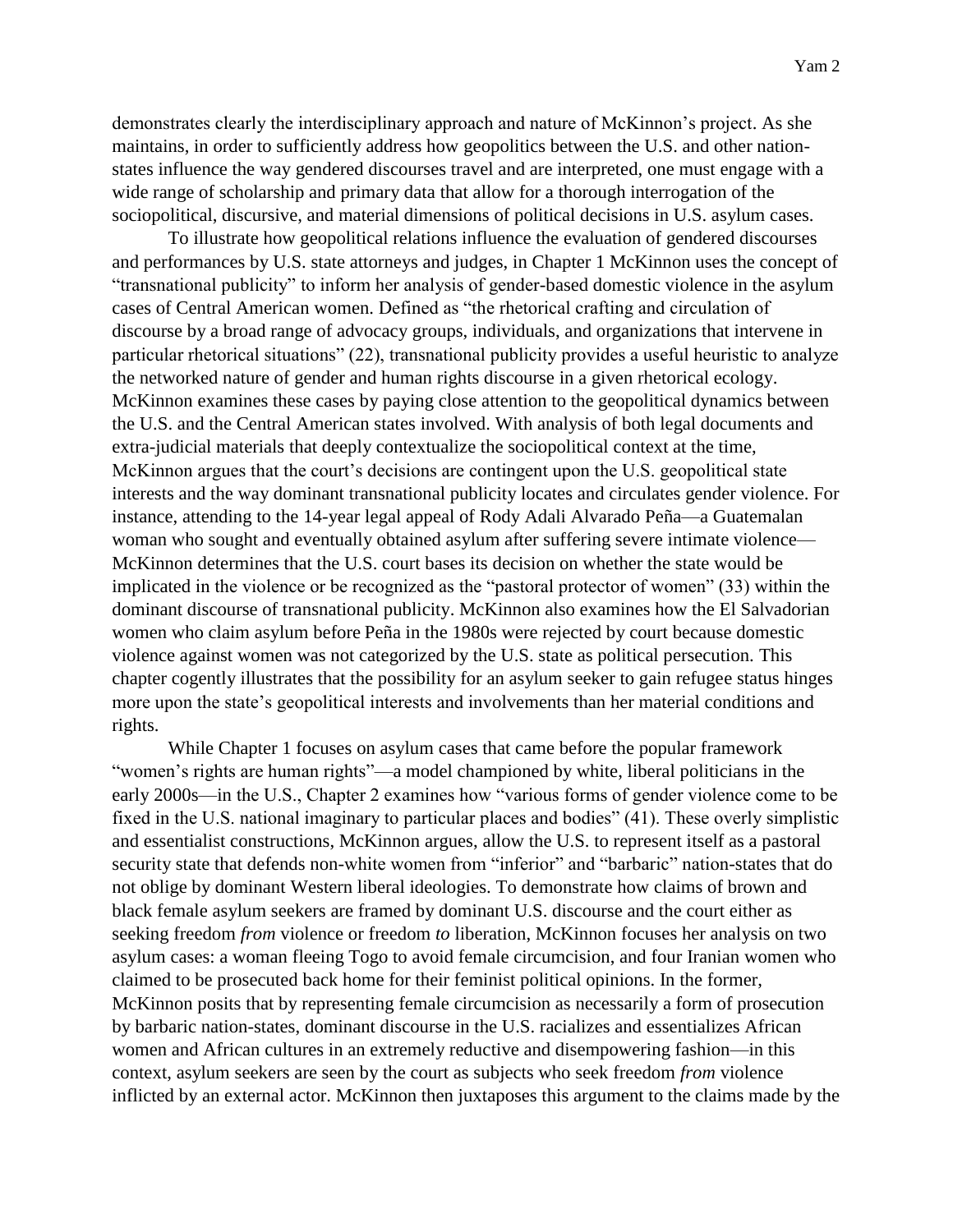Iranian women: rather than attempting to escape from an external source of violence, these women ground their cases on the logic they should be free to practice their political and religious beliefs against the mandate of their own nation-state. Claims that depend on a freedom *to*, as McKinnon cogently demonstrates, are unsuccessful in court because they portray these female claimants as agentic political actors whose shrewdness and propensity to defy are suspicious and deemed potentially dangerous to the U.S. Taken together, these two sets of discourse disempower the claimants by putting them in a double bind: they could either be deemed infantile and culturally inferior, or they could be seen as too threatening.

After focusing on the kinds of claims and performances female asylum seekers must undertake in order to be deemed admissible as refugees, McKinnon then shifts her analysis to the way the U.S. state actively intervenes in the controversy surrounding forced abortion and sterilization to "protect" racialized "Chinese people who are imagined as in peril to their state, all the while skirting the burden of the gendered migrants it fears most" (61). In Chapter 3, McKinnon examines cases in which the U.S. granted asylum to Chinese men on the ground that their wives had been forced into abortions and sterilizations by the state. Echoing the argument she made in the previous chapter, McKinnon asserts here that women "rarely enter U.S. law and politics as subjects of their own accord" (72). In these particular legal cases, McKinnon argues, women are rendered "immobile so that their husbands can appropriate their bodily experience as their own" (72). Continuing her focus on the ways geopolitics between states influence the way gender-based asylum cases are evaluated in the U.S., McKinnon posits that by incorporating Chinese male asylum seekers on the basis of their wives' experience, the U.S. is able to assume the identity as the pastoral human rights protector to maintain its moral supremacy over China all the while reinscribing the male, nonreproductive body as the ideal subject for naturalization. This chapter highlights the ways in which gender categories in asylum law are used by the U.S. state to reinforce dominant conventions of sexuality, morality, and citizenship; it also reveals the intricate and often inconspicuous entanglement between asylum cases and geopolitical dynamics.

After interrogating asylum seekers who are cisgender and heterosexual, McKinnon in Chapter 4 shifts to examine how gender is evaluated and made legible in cases in which the claimants are transgender or identify as queer. This chapter demonstrates that "when gender and sexuality are categorically recognized in U.S. asylum law, they have almost no intersections. McKinnon refers to this as the "one gender, one sex" logic, which she examines further in the last two chapters of the book. Under this reductive heuristic, gender stridently signifies as a reference for cisgender, presumably heterosexual women who flee violence easily recognizable as both corporeal and cultural" (84). Transgender and cisgender gay asylum seekers, McKinnon argues through her case studies, must therefore perform identities and construct claims that oblige by the restrictive, heteronormative and non-intersectional definitions of gender and sexuality. For instance, cisgender gay men frequently have to demonstrate visible "effeminate" traits to prove that prosecution they face is indeed related to their sexuality; immigration judges also make decisions based on the physical appearance of gay bodies. As McKinnon argues, such discourse "appropriates the gendered messages as messages about sexuality that render these male-assigned subjects eligible for inclusion" (88). In addition, this chapter also excavates how court judgments in these cases construct sexuality and gender as fixed, singular, and biological. The "one gender, one sex" framework, as McKinnon shows in this chapter, allows the state to